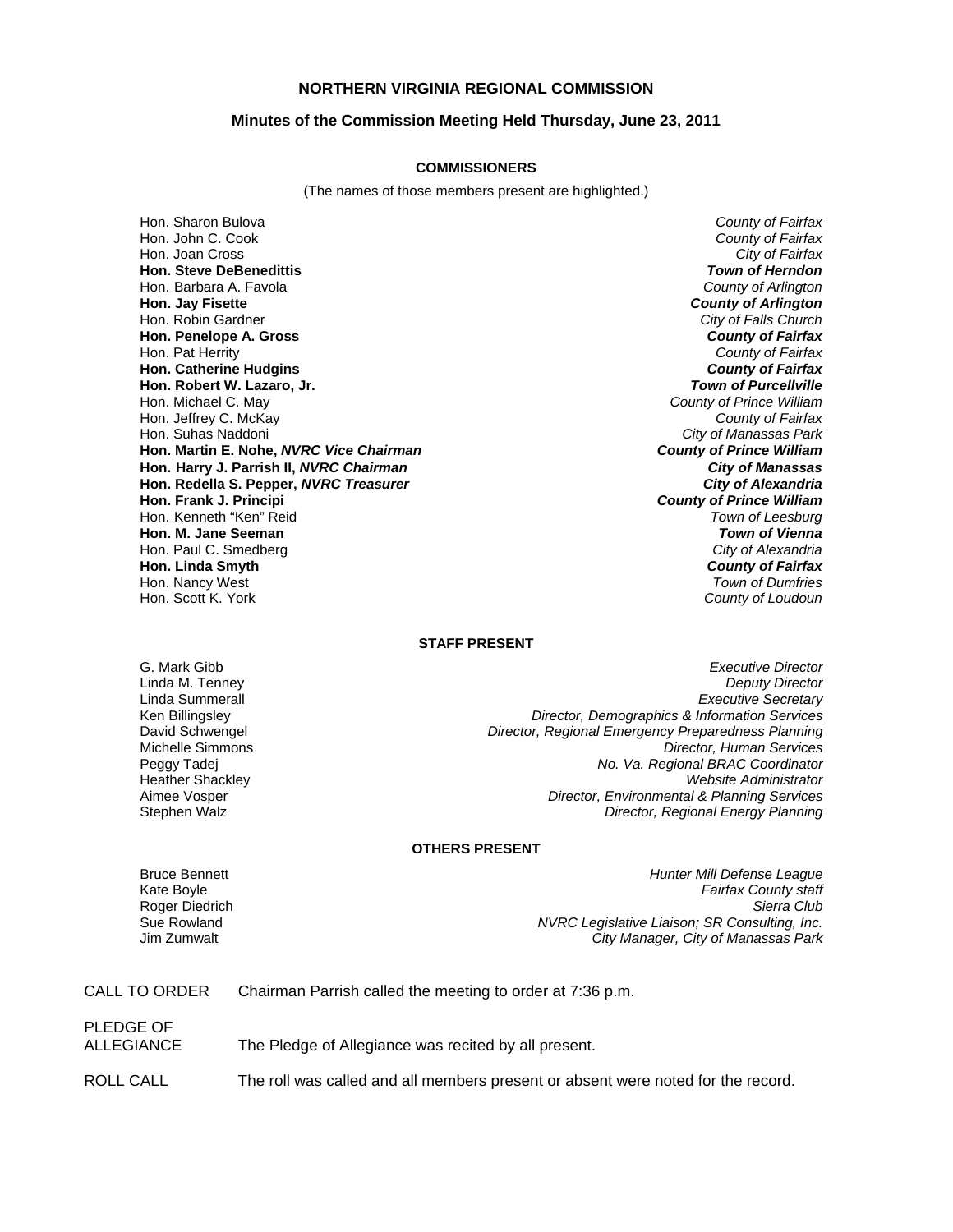Summary Minutes of the Commission June 23, 2011 Page 2 APPROVAL OF MINUTES Commissioner Lazaro moved approval of the minutes of the May 26, 2011, meeting. The motion was seconded and carried with Commissioner Nohe abstaining. COMMUTER BOAT MARKET ANALYSIS Mr. Gibb reported that a market analysis performed in 2009 generated little interest. However, due to BRAC, a commuter boat is now viewed as a viable transportation approach, generating tremendous interest. The cost of the market analysis is \$350,000. *Frank Principi* Commissioner Principi explained the 2009 technical feasibility study was performed by VDOT and identified possible origins. He stressed the importance of making this a national capital region effort: the military, federal agencies, GMU (and hopefully University of Maryland), private sector (boat operators), and Virginia and Maryland local governments. Commissioner Principi added that D.C. Councilman Phil Mendelsohn has committed the DDOT director's involvement and indicated the Council may be amenable to making a financial contribution towards the market analysis. The market analysis is expected to provide the stakeholder committee with the information needed to make well-informed planning, policy and budgetary decisions regarding the future of commuter boat transportation in the region. Commuter boat service is intended to supplement, not compete with, existing transit services, including VRE and local and longdistance bus service. The stakeholder committee has talked with six vendors about a market analysis and has verbal agreements for the \$350,000, with VDOT committed to provide 25 percent of the study's cost. To date, seven grants for various transportation efforts under BRAC have been submitted; three have been rejected while the others are under review. Commissioner Principi noted there are currently two water taxi companies but that is different from passenger ferries. The ferries offer an evacuation means and that is of interest to the military and also fits into a FEMA concept. He confirmed that bicycles would be allowed on the ferries. It is also a goal to be able to use MetroChecks on the ferry. *questions & answers* Replying to Chairman Parrish's inquiry, Commissioner Principi said the market analysis will show the locations of the highest demands for service. Commissioner Principi confirmed for Commissioner Hudgins that WMATA has been invited to join the ferry stakeholders committee but has yet to participate. Mr. Gibb added that MWCOG has been involved. Chairman Parrish commended Commissioner Principi for the progress he has made. CONSENT AGENDA Commissioner Lazaro moved approval of the Consent Agenda, consisting of the items outlined below. The motion was seconded. A. Resolution No. P11-41: Authorization to Submit a Grant Proposal for Electric Vehicle Planning and Charging Infrastructure B. Resolution No. P11-42: Extension of Auditor Engagement

 C. Resolution No. P11-43: Authorization to Apply for Funding for the Joint HUD and EPA Capacity Building for Sustainable Communities Program

> Concerning Resolution No. P11-43, Commissioner Fisette wanted to know if NVRC was in competition with MWCOG. Mr. Gibb said this is a new grant. Commissioner Gross does not believe MWCOG is applying. This grant fits very well with NVRC's water planning.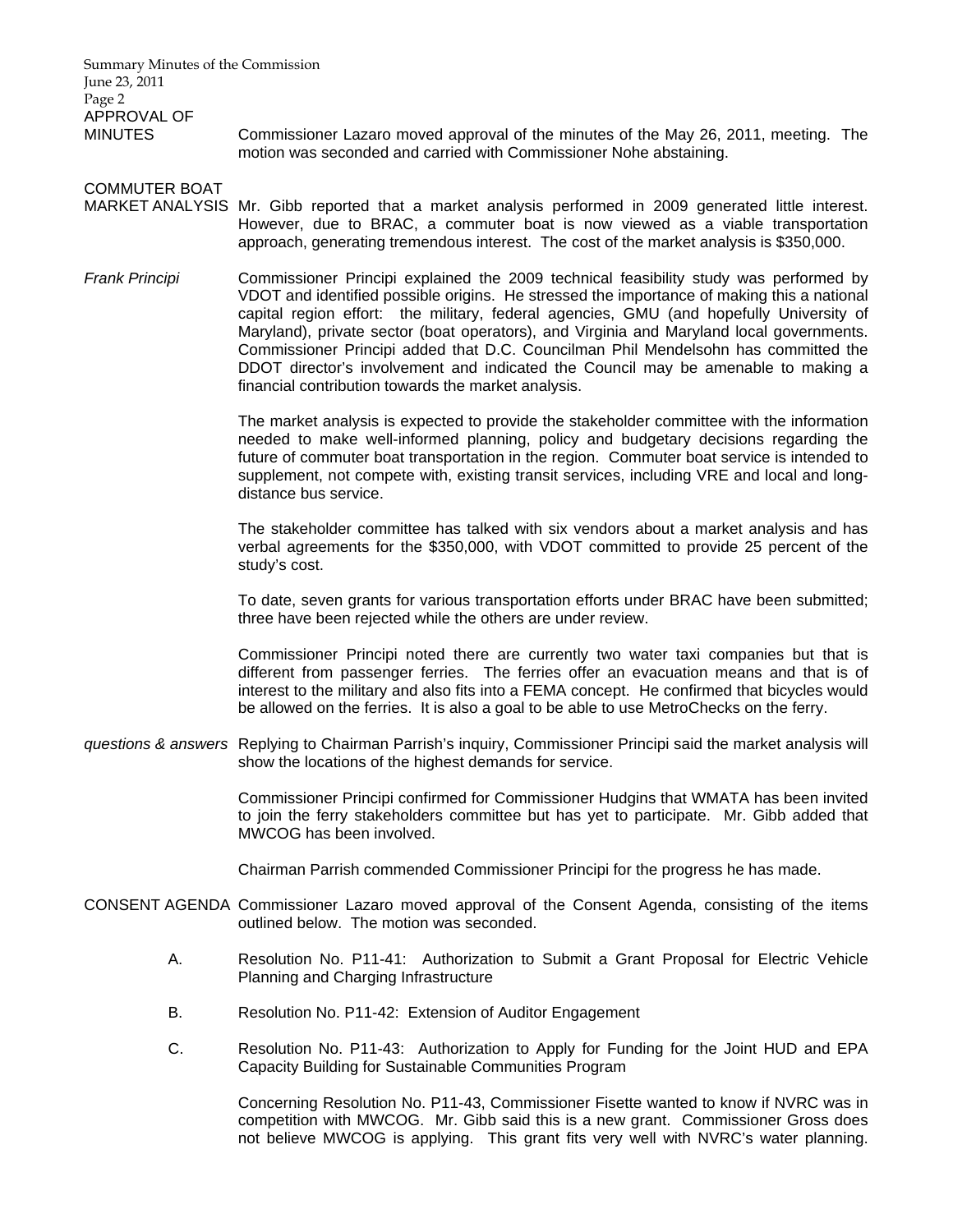Staff assured Commissioner Fisette that NVRC's match may be in-kind; further, the agency may partner with one of the universities, which can go towards the match.

The Consent Agenda was approved unanimously.

| <b>EXECUTIVE</b>                        |                                                                                                                                                                                                                                                                                                                                                                                                                                                                                                                                                                                                                                                |
|-----------------------------------------|------------------------------------------------------------------------------------------------------------------------------------------------------------------------------------------------------------------------------------------------------------------------------------------------------------------------------------------------------------------------------------------------------------------------------------------------------------------------------------------------------------------------------------------------------------------------------------------------------------------------------------------------|
| <b>DIRECTOR'S</b><br><b>REPORT</b>      | Kenneth Billingsley, NVRC's Director of Demographics and Information Services, provided<br>a brief update on the 2010 Census, focusing on the explosive growth of minorities in<br>Northern Virginia. The day will soon arrive when there will be no majority racial and ethnic<br>group in Northern Virginia. This trend is also reflected in the region's public school<br>systems, with 168 different languages spoken by Northern Virginia's school children.                                                                                                                                                                              |
|                                         | Mr. Gibb distributed a copy of his report on:<br>• Recognizing Our Region's Treasured Landscapes<br>NVRC and METREX<br>$\bullet$<br>• Penny Gross Elected Senior Vice President of the National Assn. of Regional Councils<br>(NARC)<br>• Potomac Heritage National Scenic Trail Corridor Analysis<br>• Watershed Implementation Plan Update                                                                                                                                                                                                                                                                                                   |
|                                         | Vice Chairman Nohe, who serves as Chairman of the Virginia Association of Planning<br>District Commissions, reported VAPDC will hold its annual summer conference July 28-30<br>in Virginia Beach and is working to secure Virginia's Secretary of Health and Human<br>Resources to discuss health care reform in Virginia.                                                                                                                                                                                                                                                                                                                    |
| <b>ELECTION OF</b><br><b>OFFICERS</b>   | Commissioner Gross moved election of the slate of officers:                                                                                                                                                                                                                                                                                                                                                                                                                                                                                                                                                                                    |
|                                         | Martin E. Nohe (Prince William County)<br>Chairman<br>Robert W. Lazaro, Jr. (Town of Purcellville)<br>Vice Chairman<br>Redella S. Pepper (City of Alexandria)<br>Treasurer                                                                                                                                                                                                                                                                                                                                                                                                                                                                     |
|                                         | The motion was seconded and carried unanimously.                                                                                                                                                                                                                                                                                                                                                                                                                                                                                                                                                                                               |
| <b>ENERGY</b><br><b>STRATEGY</b>        | Mr. Gibb distributed an updated work program, pointing out that the Commission had<br>approved the changes last month. NVRC staff is working with the jurisdictions' staffs. He<br>added that it is time to revitalize the committee and asked for volunteers.                                                                                                                                                                                                                                                                                                                                                                                 |
|                                         | Replying to Commissioner Gross, Mr. Gibb said Virginia Power and Washington Gas have<br>committed funding, staff has applied for grants, and funding from the jurisdictions is<br>expected. Commissioner Gross expressed concern that the jurisdictions' budgets have<br>already been set.<br>Mr. Gibb assured her that discussions had been held with the<br>jurisdictions' staffs and minimal funding has been budgeted; the work has already been<br>approved in some of the local budgets. He added that the program budget will be brought<br>back to the Commission. Commissioner Lazaro suggested discussing the program with<br>Rehau. |
| <b>NORTHERN</b><br><b>VIRGINIA BRAC</b> | Commissioner Nohe, committee chairman, reported the committee performed a transit gap<br>analysis. Using that information, Commissioner McKay had WMATA introduce a resolution<br>adding \$624,000 for express bus service from the Springfield-Franconia Metro station to<br>Fort Belvoir.                                                                                                                                                                                                                                                                                                                                                    |
|                                         | Additionally, DOD's Office of Economic Adjustment wants to fund an extension of the<br>Regional BRAC Coordinator position and program for a full year (July 2011- June 2012).                                                                                                                                                                                                                                                                                                                                                                                                                                                                  |